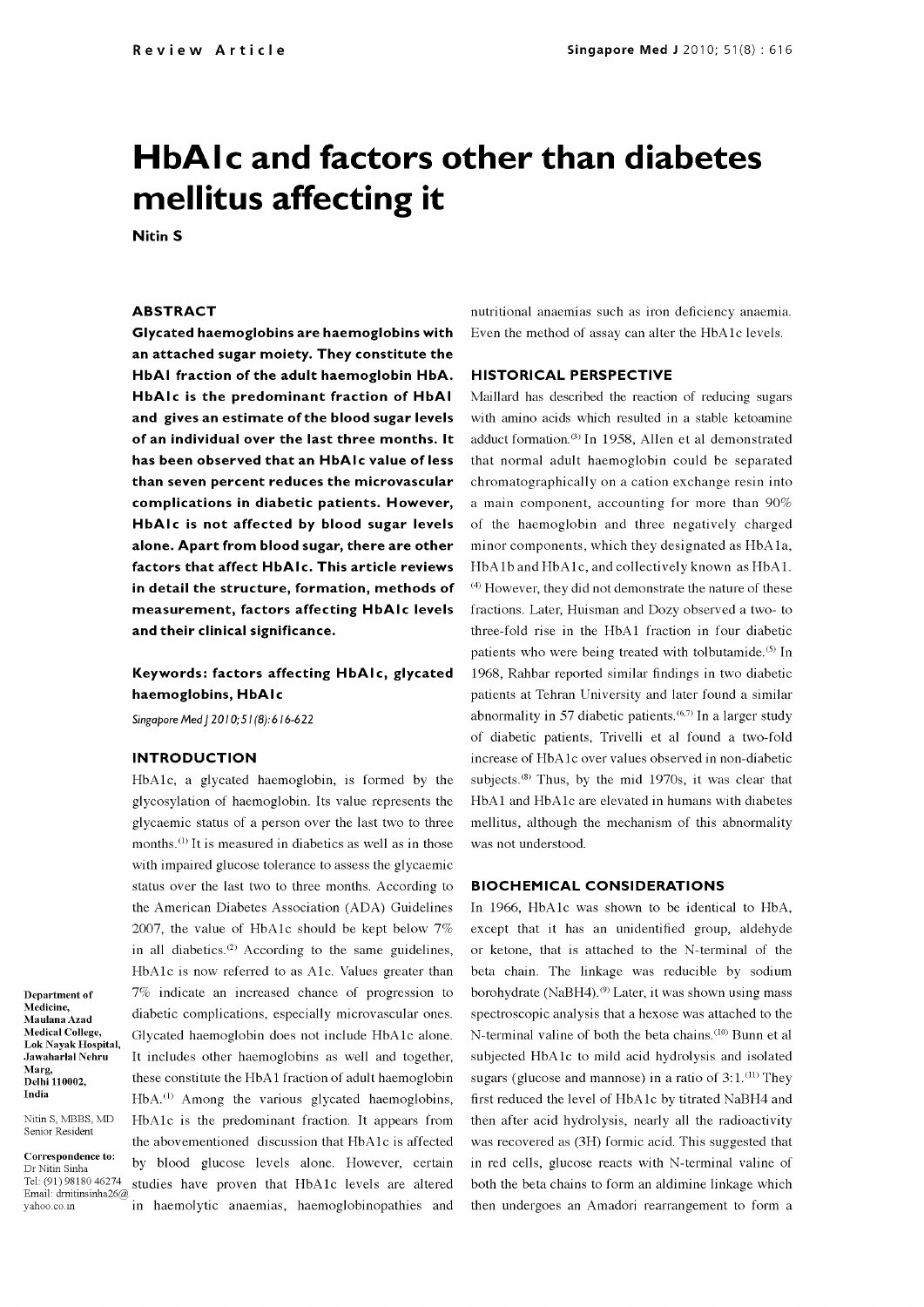more stable ketoamine link. This also explains why, during acid hydrolysis, both glucose and mannose are released because racemisation at the second carbon atom gives glucose and its C-2 epimer mannose. It was initially believed that the rearrangement of aldimine to ketoamine was an irreversible process, but it was later proven to be a reversible process. $(12,13)$ 

The next major advancement in the understanding of the nature of HbAlc was the discovery that it could be formed by incubating either whole blood or purified haemoglobin in the presence of glucose at  $37^{\circ}$ C.<sup>(14)</sup> The rate of absorption of (14C) labelled glucose into haemoglobin to form HbAlc was the same whether purified or crude haemoglobin was used, suggesting that the action was not mediated by a red cell enzyme. Studies of the kinetics of conversion of HbA to HbAlc in vivo have lent further weight to the theory that the process is non-enzymatic.<sup>(15)</sup> Here, injections of 59Fe-bound transferring into a normal volunteer enabled specific radioactivity in the haemoglobin to be measured over a period of 100 days. The activity in the major part of adult haemoglobin HbA, designated as HbAO, reached a peak at 15 days and was then relatively constant for the next 80 days, consistent with normal erythropoiesis and a cell viability of approximately 100 days. The specific activities of HbAla, HbAlb and HbAlc increased only gradually however, and continued to rise throughout the 100 days, exceeding the activity of HbAO from approximately <sup>60</sup>days onwards.(15) Several other observations were consistent with HbA lc being formed throughout the life span of the red cell as a post -synthetic modification of HbA. When human reticulocytes or marrow were incubated with radioactively labelled amino acids, the specific activity of HbA1c was much lower than that of HbAO. Young red cells, isolated by density gradient, have lower levels of HbA1c than older red cells.<sup>(16)</sup>

The amino terminus of the beta chain is not the only site of formation of glucose adducts with haemoglobin. The amino terminus of the alpha chain is similarly modified, although at an eight- to ten -fold lower rate, both in vivo and in vitro.<sup>(17)</sup> Moreover, the modification at that site has an insufficient effect on the charge of the protein to permit separation by ion exchange chromatography in the same way as with HbAlc. There are a number of epsilon amino groups of lysine throughout the alpha and beta chains, but due to the conformational structure of the haemoglobin molecule, more reactive amino groups may be less accessible to free glucose.<sup>(18)</sup>

## **NOMENCLATURE**

The term 'glycosylated' was used initially, but it

has been pointed out that this term strictly refers to glycosides. Therefore, the Joint Commission on Biochemical Nomenclature has proposed that the term glycation' is appropriate for any reaction that links a sugar to a protein, or in the particular case of a reaction with haemoglobin, the term 'glycated haemoglobin'.<sup>(19)</sup> In the ADA Guidelines 2007, HbA lc has been referred to as Alc.

# RELATION OF GLYCATED HAEMOGLOBIN TO GLYCAEMIC CONTROL IN DIABETES MELLITUS

This was first convincingly shown by Koenig et al, who examined the relationship between HbAlc and glycaemic control in five poorly controlled diabetic patients.<sup>(20)</sup> Improvement in glycaemic control caused a reduction in the levels of HbAlc after approximately four weeks. In another study of newly diagnosed diabetic patients, initially elevated levels of HbAlc were observed to decrease gradually in the weeks following the onset of dietary and insulin therapy, with a tendency to level out after approximately seven weeks.(21) Reports such as these tend to substantiate the view that the measurement of glycated haemoglobin would provide an accurate and objective index of glycaemic control in diabetic patients.

## LABILE HBAIC

In 1979, Svendsen et al demonstrated that the shortterm (6-12 hours) exposure of red blood cells to high glucose concentrations, both in vivo and in vitro, led to significant increases in the glycated haemoglobin, as measured by ion exchange chromatography.<sup>(22)</sup> At the same time, it was demonstrated by Goldstein et al that HbA lc measured by high performance liquid chromatography (HPLC) increased two hours after a standard breakfast, that the increase in HbAlc correlated closely with the plasma glucose increase, and that incubating the red cell in 0.9% saline for five hours at  $37^{\circ}$ C before HbA1c assay eliminated the post-prandial increment.<sup> $(23)$ </sup> This phenomenon is due to the unstable Schiff base or aldimine (also known as labile HbAlc) formed as an intermediate step in the glycation reaction, and it may be a potential source of error in any assay that relies on the effect of glycation on the charge of the molecule. In order for the original concept of glycated haemoglobin as an index of long-term integrated glycaemia to hold good, the labile fraction should be removed before such an assay is performed, and this can be achieved by saline incubation, dialysis or other chemical methods.<sup> $(24)$ </sup> It is clear that in some patients, the perception of glycaemic control, as reflected by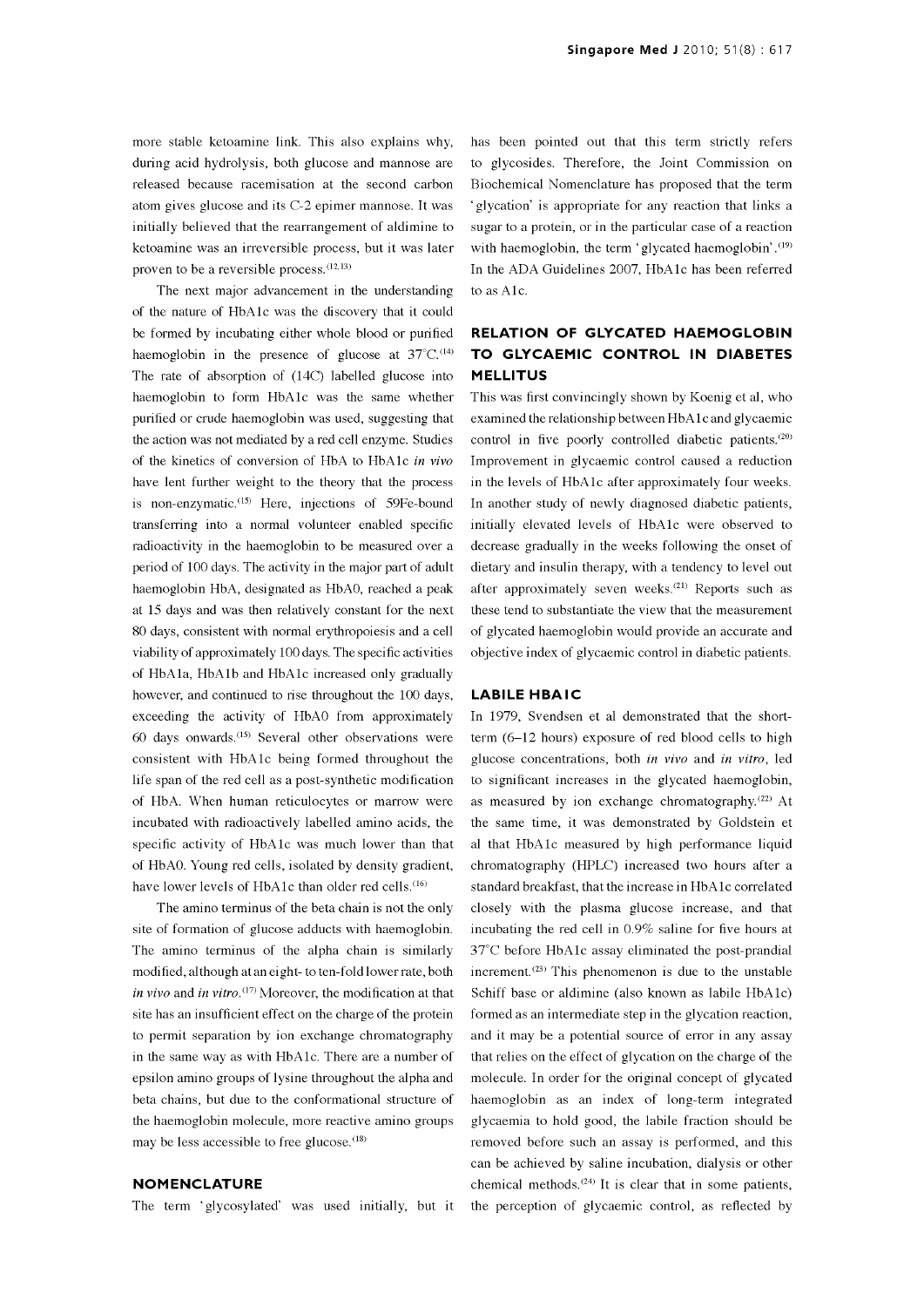glycated haemoglobin, could be altered.<sup> $(25)$ </sup> To eliminate this fraction, the chromatographic kits now contain an additive in their haemolytic reagent that eliminates the labile fraction.

## METHODS OF MEASURING GLYCATED HAEMOGLOBIN

These methods can be divided into two groups: those that depend on the effect of glycation on the charge of the molecule and those that depend on identifying a specific property of the ketoamine linkage in glycated haemoglobin. Methods that depend on the effect of glycation on the charge of the molecule measure HbA lc or HbA1, but not the 'total' glycated haemoglobin, i.e. HbA1, plus haemoglobin glycated at sites other than the amino terminal valine of the beta chain. Since the other group of methods detects the specific property of ketoamine linkage in glycated haemoglobin, these methods measure the 'total' glycated haemoglobin.

## Methods that are dependent on the charge of the molecule

(1) Ion exchange chromatography: This has been the most widely used technique. The results are expressed as the percentage of total haemoglobin. The original method utilised macrocolumns and enabled the separation of the individual fractions HbAla, HbA lb and HbAlc, which being more negatively charged than HbAO, elute before HbAO.<sup>(8)</sup> However, this is a tedious process that requires large quantities of buffer and cyanides. The pH is critical, with small changes affecting the degree of separation of the minor haemoglobins. The minicolumn system, which has now largely replaced the above system,  $(26.27)$  has the advantage of speed and ease of handling, and is available in the form of a kit, as prepacked columns with prepared buffers, standards and additives to eliminate labile adducts. However, with the minicolumn technique, the glycated haemoglobin cannot be measured as separate fractions but as HbA1. This separation is influenced by temperature; for each 1°C rise in temperature, HbA1 increases by methods, where glycated haemoglobin is hydrolysed by  $0.25\%$ .<sup>(28)</sup> Therefore, a constant temperature has to be maintained. Another problem is the presence of variant haemoglobins like foetal haemoglobin (HbF), which co-elutes with HbA1 and gives falsely high readings, whereas haemoglobin C (HbC) and sickle cell haemoglobin (HbS) co -elute with HbA and lead to the underestimation of HbA1.<sup>(29)</sup> Hence, where there is colour formation in proportion to its concentration, and a prevalence of variant haemoglobins, this technique the hydrolysis step lasts for several hours. To overcom should be used with caution. Labile haemoglobin can also lead to high HbA1 and should be eliminated before

assay. In most assays, the range of HbA 1 in non -diabetic subjects is 5%-9%, with the levels in diabetic patients ranging up to approximately 20%. The coefficient of variation is usually  $2\% - 3\%$  for the same day analysis, while the inter-assay variation is  $4\% - 5\%$ .<sup>(26,28)</sup>

(2) High performance liquid chromatography: For HPLC, the principles of measurement of HbAlc and HbA1 are the same as for ion exchange chromatography, but the use of high flow pressures and finely divided resins results in a more constant flow rate, as well as a faster and more accurate separation.<sup> $(30-32)$ </sup> However, this is an expensive method.

(3) Isoelectric focusing: In this technique, haemolysate is applied to a thin-layer polyacrylamide gel containing an ampholyte with a pH level of 6-8, followed by the application of a suitable voltage to separate the haemoglobin fractions, and finally quantification by high resolution microdensitometer.<sup>(33,34)</sup> Despite the fact that the difference in isoelectric points between HbA lc and HbAO is only 0.02 pH units, accurate separation can be achieved. This method has the advantage of having the HbF, HbC and HbS migrate separately. The inter -assay variation is 6.9%-12.6%, which is higher than that of other techniques; however, this is also an expensive procedure.

(4) Agar gel electrophoresis: In this technique, haemolysate is applied to the agar gel at the anodic site, and after electrophoresis with a citrate buffer at 60V for 40 minutes, HbA1 is located cathodic to HbAO and is then quantified by scanning densitometry at 420 nm after the gel has been fixed by heat drying for 20 minutes.<sup> $(35,36)$ </sup> It is also essential to eliminate the labile component here. HbC and HbS migrate to points anodic to HbA and do not interfere with its estimation, but HbF migrates to the same point as HbA1. The intra-assay variation is 1.6%-7.3%, while the inter-assay variation is 2.6%-7.3%.

#### Methods of detecting a ketoamine linkage $^{(18)}$

(1) Weak -acid hydrolysis: This is one of the oldest a weak acid and the amount of 5-hydroxymethyl furfural (5-HMF) released is quantified colourimetrically after reaction with thiobarbituric acid. This is an inexpensive method, but has some disadvantages. 5-HMF is destroyed as it is being released and its production is non-stoichiometric. Glucose itself interferes with the colour formation in proportion to its concentration, and these disadvantages, scrupulous adherence to the rigid assay conditions is required. By performing the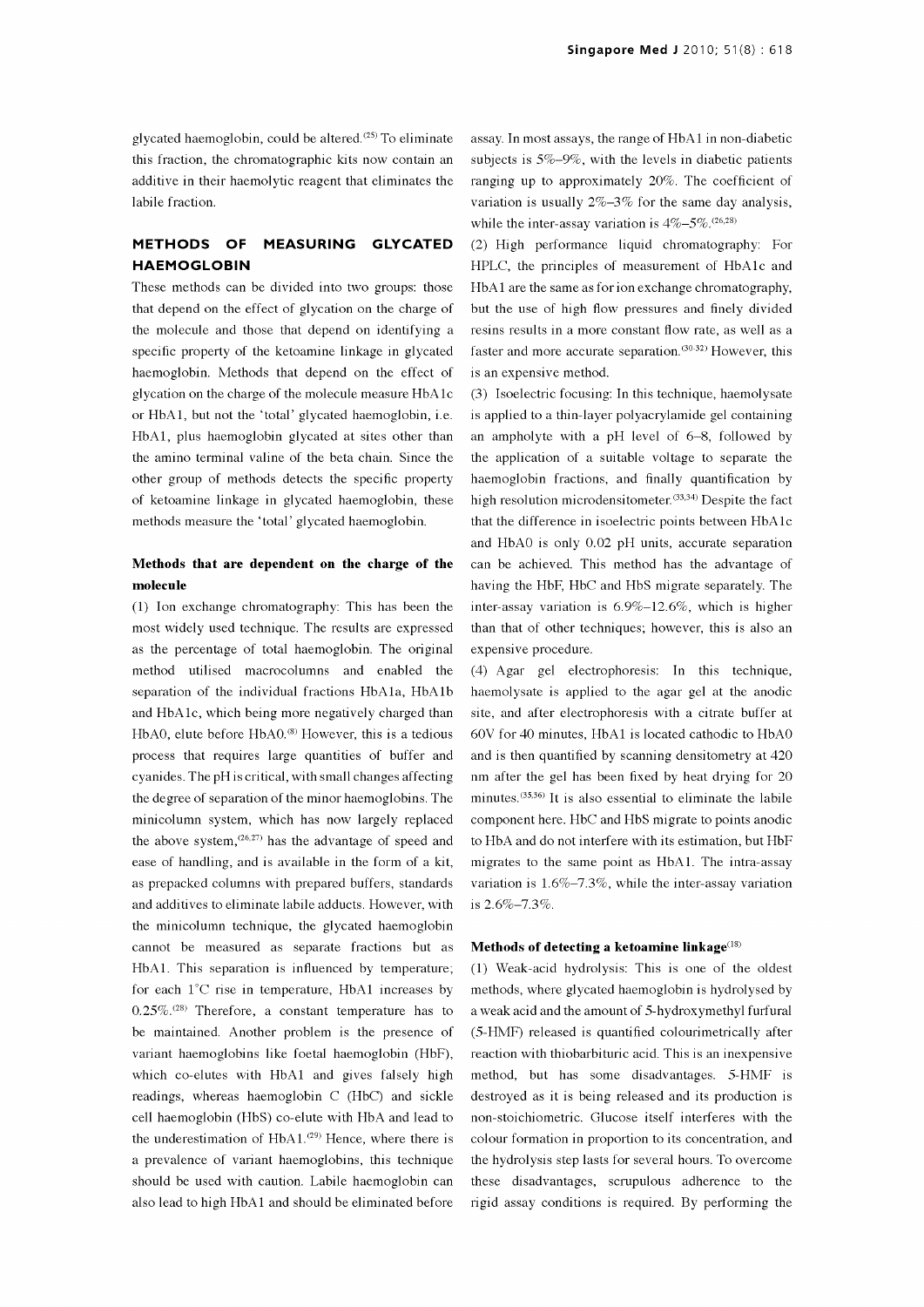hydrolysis in an autoclave at increased temperatures and pressures, the yield of 5-HMF is enhanced and is more constant over a much shorter period of time. The use of fructose or glycated haemoglobin standards helps to correct the variation in hydrolysis between assays. These precautions and modifications lead to an intraand inter -assay coefficient of variation of less than 2% and 3%, respectively, as well as shorten the procedure to less than two hours. The advantages of this method are its ability to detect glycation at all sites and non interference from the labile fraction or haemoglobin variants.

(2) Affinity chromatography: For this method, aminophenyl boronate that is immobilised on crosslinked agarose provides a suitable matrix for affinity chromatography columns. Glycated haemoglobin adsorbs to the affinity gel, while non-glycated haemoglobin passes through the system. The adsorbed fraction is then removed by elution with a competing ligand at high concentrations, enabling the calculation of the percentage of total glycated haemoglobin. This method is very precise, with the coefficient of variation at 2%-2.6%. It is sensitive to temperature changes, and there is conflicting evidence on the interference by labile HbA1. Therefore, it is advisable to remove the labile HbAl. It is less sensitive to pH changes, and there is no interference from variant haemoglobins.

#### **CLINICAL USE OF HBAIC**

The HbAlc test has been used in diabetics, as HbAlc is formed over a period of two to three months and reflects the glycaemic status of a patient over the past two to three months. (37) In the ADA guidelines 2007, HbAlc has been referred to as A1c. These guidelines recommend that A1c should be performed at least twice a year in patients who are meeting their treatment goals (and who have stable glycaemic control), and quarterly in patients whose therapy has changed or who are not meeting their glycaemic goals. The availability of the Alc results at the time when the patient is seen (point -of -care testing) has been reported to result in the frequency of intensification of therapy and improvements to glycaemic control.<sup>(38,39)</sup> There is a correlation between the A1c levels and mean plasma glucose levels on multiple testings over two to three months.<sup>(40)</sup> For example, an A1c value of  $6\%$ corresponds to a mean plasma glucose level of 135 g/dl.

The ADA has also recommended that the lowering of A1c reduces the risk of microvascular and neuropathic complications and possibly, macrovascular complications. A lc should thus be kept to less than 7% for patients in general and to less than 6% for individual

patients. A lc is the primary target for glycaemic control. The guidelines also suggest that post-prandial glucose may be targeted if the A lc goals are not met despite reaching pre-prandial glucose levels.<sup>(2)</sup>

## CONFOUNDING MEDICAL CONDITIONS

Accepting glycated haemoglobin as a reflection of integrated glycaemia presupposes two basic assumptions: first, that the patient has a normal red cell life and second, that the particular assay method is specific for the non -enzymatic adduction of glucose to haemoglobin. The various confounding medical conditions are as follows:

(1) Acute and chronic blood loss: This decreases the red cell survival rate, which results in a decrease in the A lc levels. (41,42)

(2) Haemolytic anaemias: Similarly, due to decreased red cell survival, the A lc is lowered. (43)

(3) Haemoglobin variants: These can alter the Alc levels, as discussed previously.

(4) Blood urea: de Boer et al have shown that in patients with uraemia and normal glucose tolerance, glycated haemoglobin measured by ion exchange chromatography was significantly elevated, with seemingly no correlation with the degree of glucose intolerance.<sup>(44)</sup> This is due to the excessive amount of cyanate derived from the urea, which causes carbamylation at the N-terminal valine residue, and this carbamylated haemoglobin results in an increase in the  $HbA1(a + b)$  and hence, the increased levels of  $HbA1$ .<sup>(45)</sup> Agar gel electrophoresis and weak acid hydrolysis should be used in cases of elevated blood urea levels as they do not detect the carbamylated haemoglobin.<sup>(46)</sup> In chronic renal failure patients, haemolysis and sometimes the gastrointestinal loss of blood lowers the A lc levels. Hence, the effect of urea on A lc levels varies.

(5) Pregnancy: Studies have shown that HbAlc levels decrease during the second trimester of a normal nondiabetic pregnancy and rise during the third trimester. (47.49) These changes are very slight, amounting to less than 1% of total haemoglobin. When using glycated haemoglobin as an aid in assessing glycaemic control in diabetic pregnancies, these `physiological' changes should be kept in mind.

(6) Other anaemias: Brooks et al assessed the HbA1 values in 35 non-diabetic patients with iron deficiency anaemia before and after treatment with iron. $(50)$  They observed that the HbAl values were significantly higher in iron deficiency anaemia patients and that the levels decreased after treatment with iron. The mechanism leading to increased glycated HbAl levels was not clear.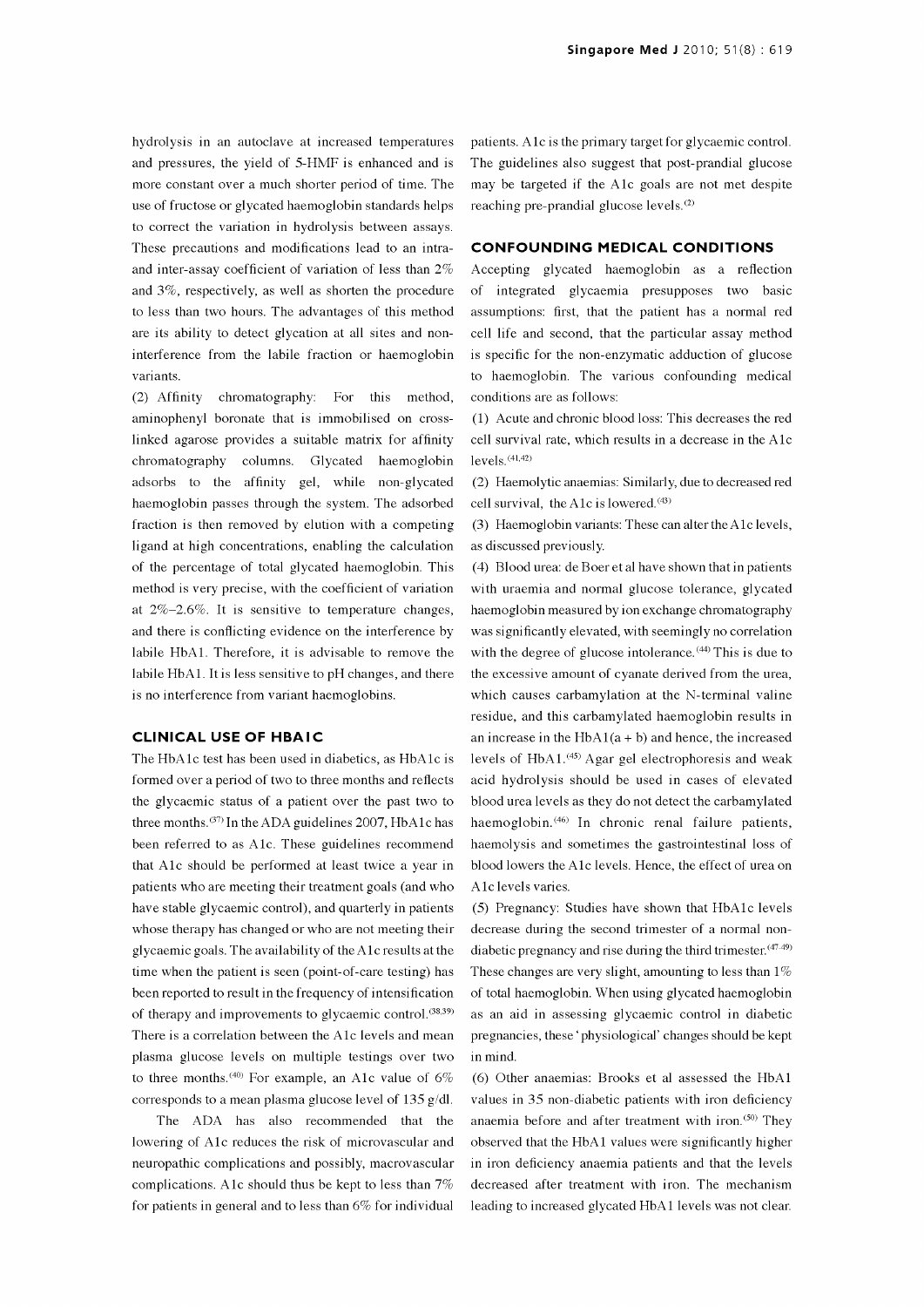It was proposed that in iron deficiency, the quaternary structure of the haemoglobin molecule is altered, and that glycation of the beta globin chain occurs more readily in the relative absence of iron.<sup>(50)</sup> Sluiter et al attempted to provide an explanation for the above findings, and they were of the view that the formation of glycated haemoglobin is an irreversible process and hence, the concentration of HbA 1 in one erythrocyte would increase linearly with the cell's age. $(51)$  In patients with normal blood glucose values and red cells that are younger than usual, after the treatment of iron deficiency anaemia, the HbAl concentration falls. However, if the iron deficiency has persisted for a long time, the red cell production rate would fall, leading not only to anaemia but also to a higher than normal average age of circulating erythrocytes and therefore, of an increased  $HbA1$ .<sup> $(51)$ </sup>

In 1980, Mitchell et  $al^{(53)}$  commented on the study conducted by Brooks et al, in which they calculated the absolute amount of HbA1 in each red cell, i.e. the mean corpuscular HbA 1, and found that there was no difference in the HbA1 level before and after iron treatment. They also analysed the study conducted by Sluiter et al and were of the view that red cell age was unlikely to be a significant factor in explaining the change in HbA1 during the treatment of iron deficiency anaemia. (52) Later, Heyningen et al also reported no change in the HbAlc concentrations compared to controls among non -diabetic patients with iron deficiency anaemia before and after treatment. They proposed that the reported differences in the HbA lc concentrations before and after iron supplementation are due to differences in the laboratory methods used for measuring  $HbA1c^{(53)}$  However, Rai et al investigated the different methods, and observed that no difference was detected among colourimetric, ion exchange chromatography and affinity chromatography.<sup>(54)</sup> Hansen et al demonstrated that there was no significant difference in HbA lc concentration levels among iron deficient patients, vitamin  $B_{12}$  deficient patients and controls.<sup>(55)</sup> They were of the opinion that in iron deficiency anaemia, the erythrocyte survival rate is normal, while in vitamin  $B_{12}$  deficiency, the red cell survival rate is decreased, whereas the haemolytic component is often minor and affects both mature and immature erythrocytes. Hence, normal levels of glycated haemoglobin are to be expected. The HbAlc levels decreased on treatment of anaemia, which was probably due to increased bone marrow erythropoiesis on treatment, leading to the production of new immature erythrocytes.<sup>(55)</sup> Further studies showed that the HbA1c levels were higher in patients with iron deficiency anaemia and that the levels decreased significantly following treatment with iron.<sup>(56,57)</sup> The

probable explanation of elevated HbA lc in iron deficiency anaemia is that supposing serum glucose is accepted to remain constant, a decrease in the haemoglobin concentration might lead to an increase in the glycated fraction. The exact mechanism remains elusive.

### NORMAL VALUE

The normal value of HbA1c is  $3.8\%$ –6.4%.<sup>(58)</sup>

## **CONCLUSION**

HbA1c is not affected by blood sugar levels alone, and there are various confounding factors when measuring HbAlc. It is hence prudent to rule out all other confounding factors before making a therapeutic decision based on the HbA lc levels. Also, the effects of iron deficiency and vitamin  $B_{12}$  deficiency on HbA1c should be studied in greater detail.

## ACKNOWLEDGEMENTS

<sup>I</sup>would like to dedicate this review to my thesis moderator, Dr Naresh Gupta, Professor, Department of Medicine, Maulana Azad Medical College, Delhi, India, for his guidance and inspiration, without which <sup>I</sup>would not have been able to complete my thesis. He, along with Dr Dinesh Dhanwal, Professor, Department of Medicine, Maulana Azad Medical College, was the main guiding force behind this review.

#### **REFERENCES**

- 1. Telen MJ, Kaufman RE. The mature erythrocyte. In: Greer JP, Foerster J, Rodgers GM, et al, eds. Wintrobe's Clinical Hematology. 11th ed. Lippincot Williams and Wilkins, 2004: 230.
- 2. American Diabetes Association. Standards of medical care in diabetes- 2007. Diabetes Care 2007; 30:S4-41.
- 3. Maillard LC. Action des acides amines sur les sucres: formation des melanoidines par v oie methodique. Compt Rend Hebd Seances Acad Sci. 1912; 154: 66-8.
- 4. Allen DW, Schroeder WA, Balog J. Observations on the chromatographic heterogeneity of normal adult and fetal hemoglobin: a study of the effects of crystallization and chromatography on the heterogeneity and isoleucine content. J Am Chem Soc. 1958; 80: 1628-34.
- 5. Huisman TH, Dozy AM. Studies on the heterogeneity of hemoglobin. V. Binding of hemoglobin with oxidized glutathione. J Lab Clin Med 1962; 60:302-19.
- 6. Rahbar S. An abnormal hemoglobin in red cells of diabetes. Clin Chim Acta 1968; 22:296-8.
- 7. Rahbar S, Blumenfeld 0, Ranney HM. Studies of an unusual hemoglobin in patients with diabetes mellitus. Biochem Biophys Res Commun 1969; 36:838-43.
- 8. Trivelli LA, Ranney HM, Lai HT. Hemoglobin components in patients with diabetes mellitus. New Engl J Med 1971; 284:353-7.
- 9. Holmquist WR, Schroeder WA. A new N -terminal blocking group involving a Schiff base in hemoglobin AIc. Biochemistry 1966; 5:2489-503.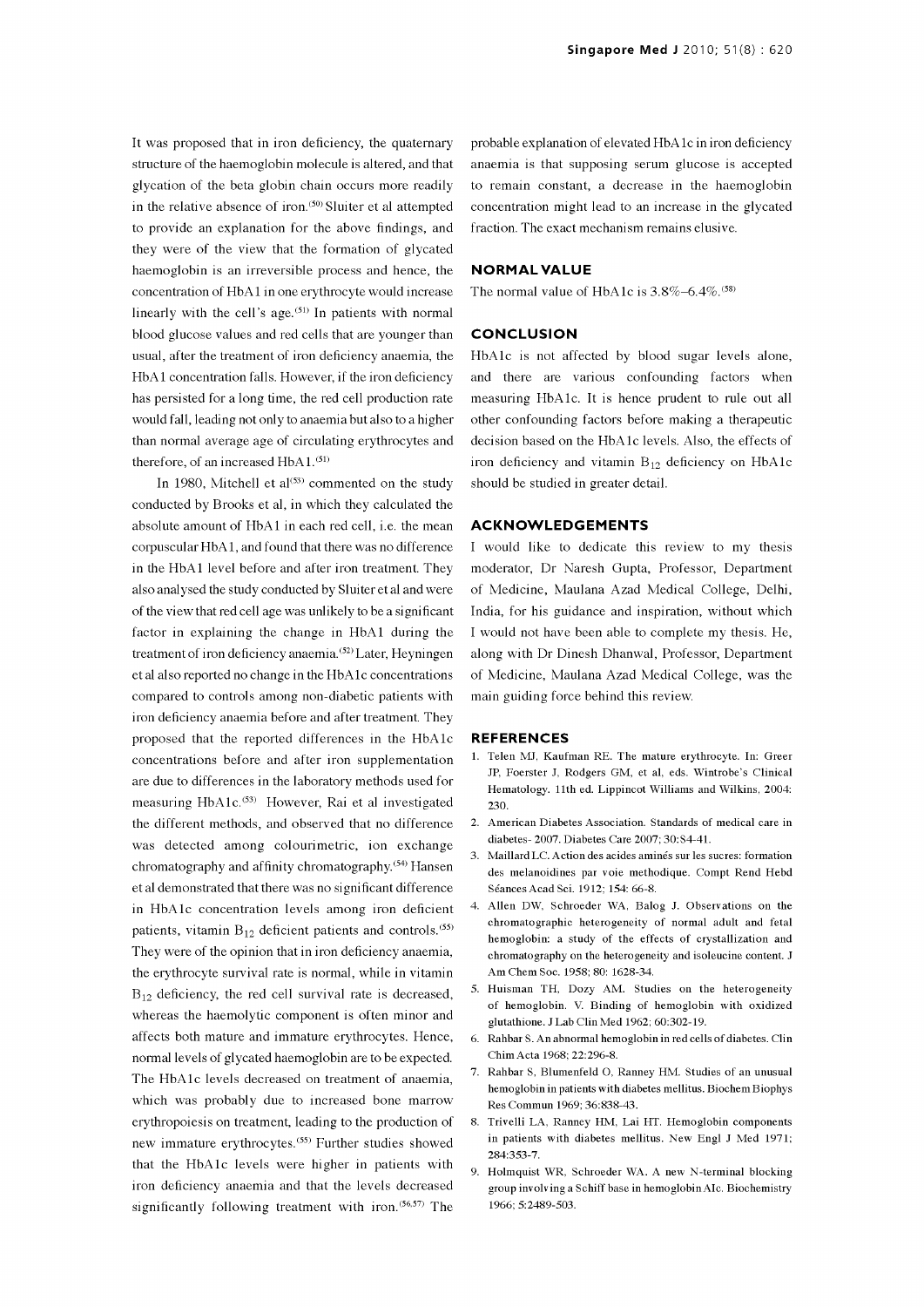- 10. Bookchin RM, Gallop PM. Structure of hemoglobin AIc: nature of the N -terminal beta chain blocking group. Biochem Biophys Res Commun 1968; 32:86-93.
- 11. Bunn HF, Haney DN, Gabbay KH, Gallop PM. Further identification of the nature and linkage of the carbohydrate in hemoglobin A lc. Biochem Biophys Res Commun 1975; 67:103-9.
- 12. Mortensen HB, Christophersen C. Glucosylation of human haemoglobin a in red blood cells studied in vitro. Kinetics of the formation and dissociation of haemoglobin A lc. Clin Chim Acta 1983; 134:317-26.
- 13. Mortensen HB, Vølund A, Christophersen C. Glucosylation of human haemoglobin A. Dynamic variation in HbAlc described by a biokinetic model. Clin Chim Acta 1984; 136:75-81.
- 14. Flückiger R, Winterhalter KH. In vitro synthesis of hemoglobin AIc. FEBS Lett 1976; 71:356-60.
- 15. Bunn HF, Haney DN, Kamin S, Gabbay KH, Gallop PM. The biosynthesis of human hemoglobin A lc: slow glycosylation of hemoglobin in vivo. J Clin Invest 1976; 57:1652-9.
- 16. Fitzgibbons JF, Koler RD, Jones RT. Red cell age-related changes of hemoglobins AIa+b and AIc in normal and diabetic subjects. J Clin Invest 1976; 58:820-4.
- 17. Shapiro R, McManus MJ, Zalut C, Bunn HF. Sites of nonenzymatic glycosylation of human hemoglobin A. J Biol Chem 1980; 255:3120-7.
- 18. Kennedy L. Glycation of haemoglobin and serum proteins. In: Alberti KGMM, DeFronzo RA, Keen H, Zimmet P, eds. International textbook of diabetes mellitus. 1st ed. John Wiley and sons, 1992: 985-1007.
- 19. Roth M. "Glycated hemoglobin," not "glycosylated" or ' glucosylated". Clin Chem 1983; 29:1991.
- 20. Koenig RJ, Peterson CM, Jones RL, et al. Correlation of glucose regulation and hemoglobin A lc in diabetes mellitus. New Engl J Med 1976; 295:417-20.
- 21. Ditzel J, Kjaergaard JJ. Haemoglobin AIc concentrations after initial insulin treatment for newly discovered diabetes. Br Med J 1978; 1:741-2.
- 22. Svendsen PA, Christiansen JS, Andersen AR, Welinder B, Nerup J. Fast glycosylation of hemoglobin. Lancet 1979; 1:1142-3.
- 23. Goldstein DE, Peth SB, England JD, Hess RL, Da Costa J. Effects of acute changes in blood glucose on HbAlc. Diabetes 1980; 29:623-8.
- 24. Nathan DM, Av ezzano E, Palmer JL. Rapid method for eliminating labile glycosylated hemoglobin from the assay of hemoglobin Al. Clin Chem 1982; 28:512-5.
- 25. Kennedy L. Glycosylated haemoglobin. Part II: Labile glycosylated hemoglobin --is it clinically important? Diabet Med 1985; 2:86-7.
- 26. Welch SG, Boucher BJ. A rapid micro -sale method for the measurement of Haemoglobin A1(a+b+c). Diabetologia 1978; 14:209-11.
- 27. Kynoch PA, Lehmann H. Rapid estimation (2 1/2 hours) of glycosylated haemoglobin for routine purposes. Lancet 1977; 2:16.
- 28. Kortlandt W, van Rijn HJ, Hoeke JO, Thijssen JH. Comparison of three different assay procedures for the determination of HbA1 with special attention to the influence of pre-HbA1c, temperature and haemoglobin concentration. Ann Clin Biochem 1985; 22:261-8.
- 29. Eberentz-Lhomme C, Ducrocq R, Intrator S, et al. Haemoglobinopathies: a pitfall in the assessment of glycosylated haemoglobin by ion -exchange chromatography. Diabetologia 1984; 27:596-8.
- 30. Davis JE, McDonald JM, Jarett L. A high-performance liquid chromatography method for hemoglobin A lc. Diabetes 1978; 27:102-7.
- 31. Cole RA, Soeldner JS, Dunn PJ, Bunn HF. A rapid method for the determination of glycosylated hemoglobins using high pressure liquid chromatography. Metabolism 1978; 27: 289-301.
- 32. Goldstein DE, Walker B, Rawlings SS, et al. Hemoglobin A lc levels in children and adolescents with diabetes mellitus. Diabetes Care 1980; 3:503-7.
- 33. Spicer KM, Allen RC, Buse MG. A simplified assay hemoglobin AIc in diabetic patients by use of isoelectric focusing and quantitative microdensitometry. Diabetes 1978; 27:384-8.
- 34. Simon M, Cuan J. Hemoglobin Alc by isoelectric focusing. Clin Chem. 1982 Jan; 28(1): 9-12.
- 35. Menard L, Dempsey ME, Blankstein LA, et al. Quantitative determination of glycosylated hemoglobin Al by agar gel electrophoresis. Clin Chem 1980; 26:1598-602.
- 36. Thornton WE, Schellekens AP, Sanders GT. Assay of glycosylated haemoglobin using agar electrophoresis. Ann Clin Biochem 1981; 18:182-4.
- 37. Sacks DB, Bruns DE, Goldstein DE, et al. Guidelines and recommendations for laboratory analysis in the diagnosis and management of diabetes mellitus. Clin Chem 2002; 48:436-72.
- 38. Cagliero E, Levina EV, Nathan DM. Immediate feedback of HbA1c levels improves glycemic control in type 1 and insulintreated type 2 diabetic patients. Diabetes Care 1999; 22:1785-9.
- 39. Miller CD, Barnes CS, Phillips LS, et al. Rapid Alc availability improves clinical decision -making in an urban primary care clinic. Diabetes Care 2003; 26:1158-63.
- 40. Rohlfing CL, Wiedmeyer HM, Little RR, et al. Defining the relationship between plasma glucose and HbA(1c): analysis of glucose profiles and HbA(1c) in the Diabetes Control and Complications Trial. Diabetes Care 2002; 25:275-8.
- 41. Bernstein RE. Glycosylated hemoglobins: hematologic considerations determine which assay for glycohemoglobin is advisable. Clin Chem 1980; 26:174-5.
- 42. Starkman HS, Wacks M, Soeldner JS, Kim A. Effect of acute blood loss on glycosylated hemoglobin determinations in normal subjects. Diabetes Care 1983; 6:291-4.
- 43. Horton BF, Huisman TH. Studies on the heterogeneity of haemoglobin. VII. Minor haemoglobin components in haematological diseases. Br J Haematol 1965; 11:296-304.
- 44. de Boer MJ, Miedema K, Casparie AF. Glycosylated haemoglobin in renal failure. Diabetologia 1980; 18:437-40.
- 45. Fliickiger R, Harmon W, Meier W, Loo S, Gabbay KH. Hemoglobin carbamylation in uremia. New Engl J Med 1981; 304:823-7.
- 46. Paisey R, Banks R, Holton R, et al. Glycosylated haemoglobin in uraemia. Diabet Med 1986; 3:445-8.
- 47. Lind T, Cheyne GA. Effect of normal pregnancy upon glycosylated haemoglobins. Br J Obstet Gynaecol 1979; 86:210-3.
- 48. Hanson U, Hagenfeldt L, Hagenfeldt K. Glycosylated hemoglobins in normal pregnancy: sequential changes and relation to birth weight. Obstet Gynecol 1983; 62:741-4.
- 49. Phelps RL, Honig G, Green D, et al. Biphasic changes in hemoglobin A lc concentrations during normal human pregnancy. Am J Obstet Gynecol 1983; 147:651-3.
- 50. Brooks AP, Metcalfe J, Day JL, Edwards MS. Iron deficiency and glycosylated haemoglobin A. Lancet 1980; 2:141.
- 51. Sluiter WJ, van Essen LH, Reitsma WD, Doorenbos H. Glycosylated haemoglobin and iron deficiency. Lancet 1980; 2:531-2.
- 52. Mitchell TR, Anderson D, Shepperd J. Iron deficiency, haemochromatosis, and glycosylated haemoglobin. Lancet 1980; 2:747.
- 53. van Heyningen C, Dalton RG. Glycosylated haemoglobin in iron -deficiency anaemia. Lancet 1985; 1:874.
- 54. Rai KB, Pattabiraman TN. Glycosylated haemoglobin levels in